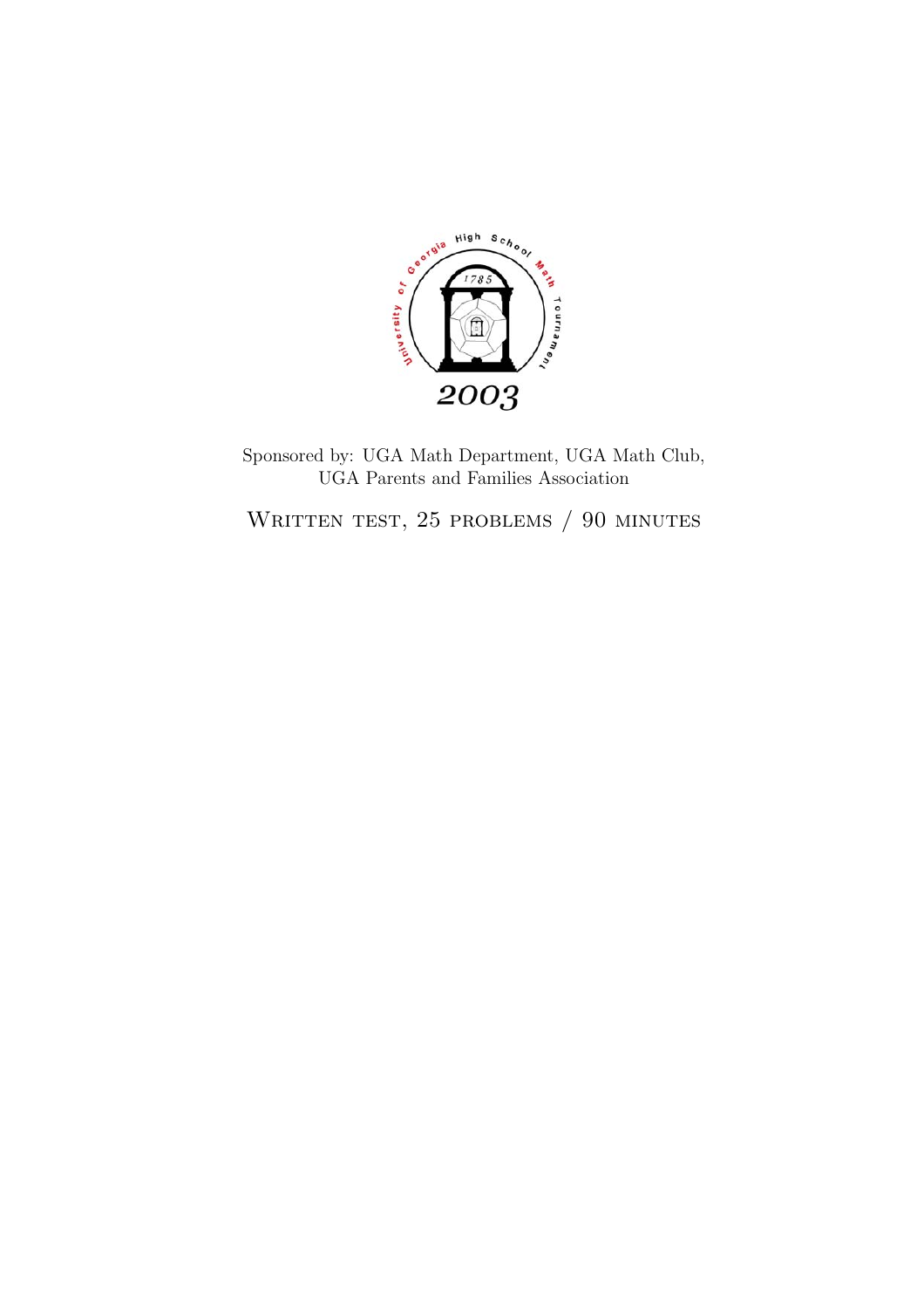## **Instructions**

- 1. At the top of the left of side 1 of your scan-tron answer sheet, fill in your last name, skip a space, fill in your first name, and then bubble in both appropriately.
- 2. This is a 90-minute, 25-problem exam.
- 3. Scores will be computed by the formula

$$
10 \cdot C + 2 \cdot B + 0 \cdot I \; ,
$$

where  $C$  is the number of questions answered correctly,  $B$  is the number left blank, and I the number of questions answered incorrectly. Random guessing will not, on average, improve one's score.

- 4. No calculators, slide rules, or any other such instruments are allowed.
- 5. Scratchwork may be done on the test and on the three blank pages at the end of the test. Credit will be given only for answers marked on the scan-tron sheet.
- 6. If you finish the exam before time is called, turn in your scan-tron sheet to the person in the front and then exit through the rear doors.
- 7. If you need another pencil, more scratch paper, or require other assistance during the exam, raise your hand.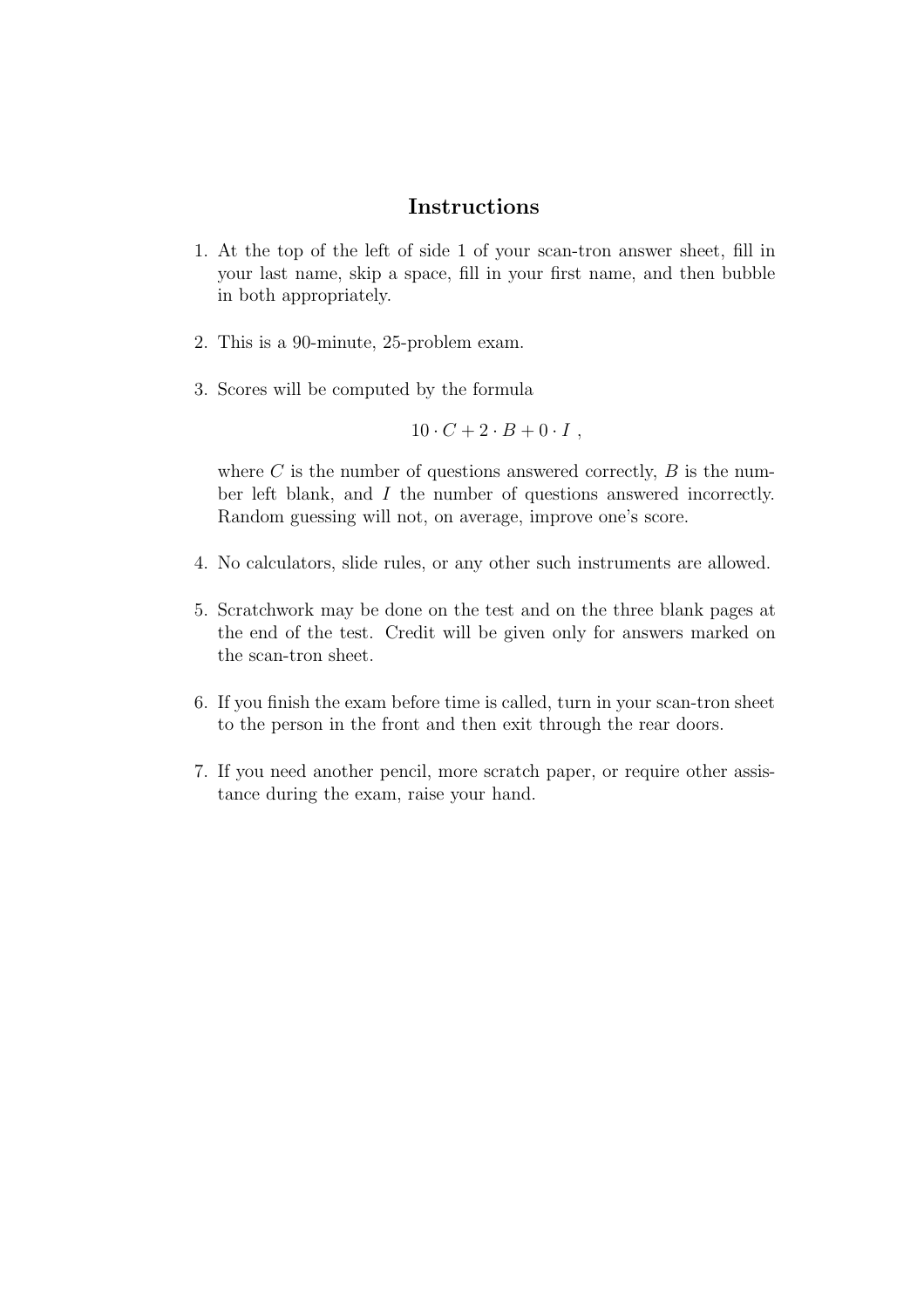**Problem 1.** On the picture below (not to scale, adapted from an actual Chinese drawing from 1000 B.C.) the area of the large square ABCD is 25, and the area of the small square  $A'B'C'D'$  is 1. Find the length of  $AA'$ .



**Problem 2.** Of the first 3,000,000,000 positive integers, what portion is divisible by 2 but not by 3?

(A)  $1/6$  (B)  $1/3$  (C)  $1/2$  (D)  $2/3$  (E) None of the above

**Problem 3.** How many two-digit numbers double when the two digits are interchanged?

(A) 1 (B) 2 (C) 3 (D) 4 (E) none

**Problem 4.** Let x be the smallest positive integer which gives remainder 1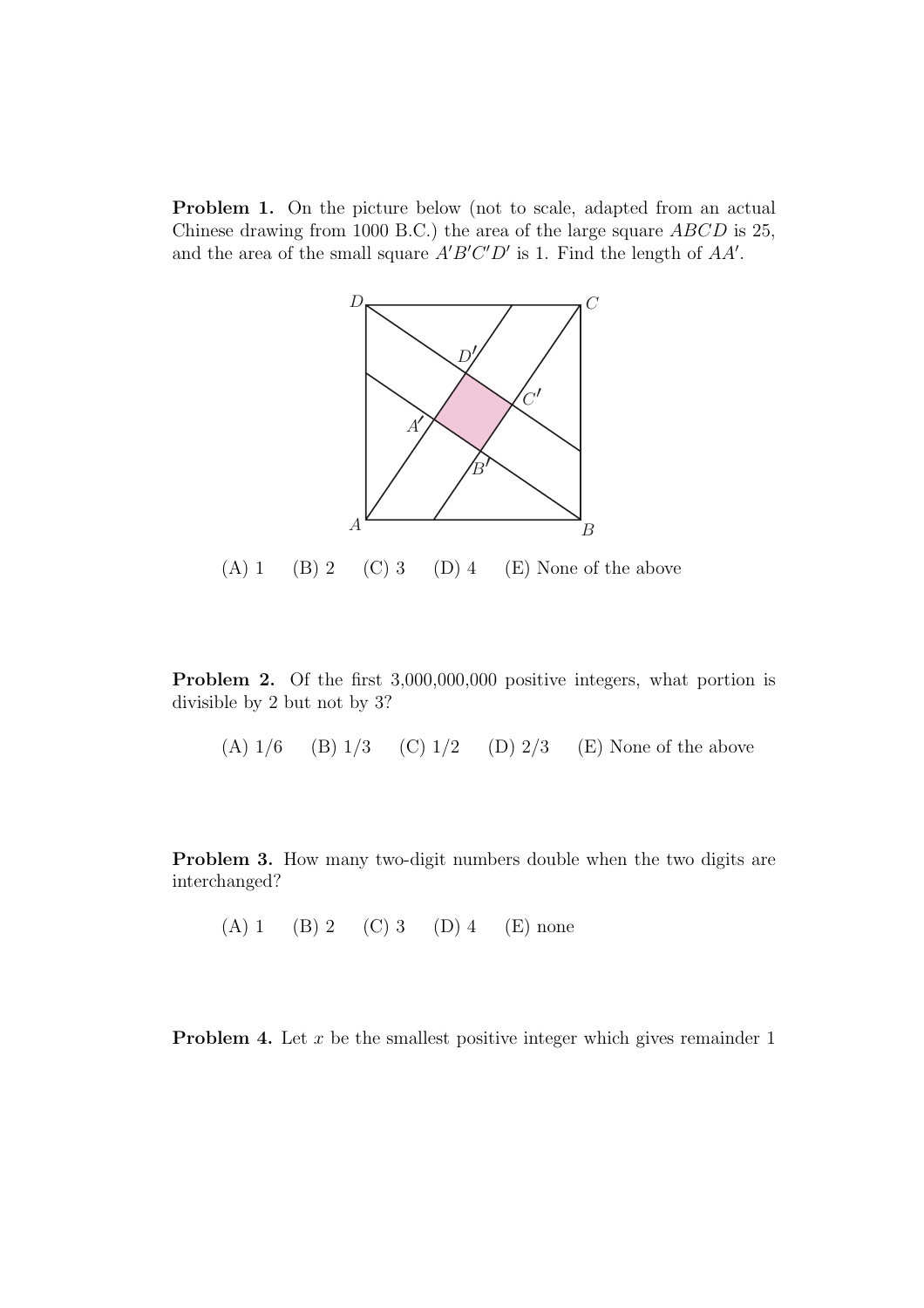when divided by 2, remainder 2 when divided by 3, remainder 3 when divided by 4 and remainder 4 when divided by 5. What is the sum of the digits of x?

(A) 11 (B) 12 (C) 13 (D) 14 (E) 15

**Problem 5.** If the line  $y = mx + b$  with  $b > 0$  is tangent to the circle  $x^2 + y^2 = a^2$ , then

(A) 
$$
b = a^2(m^2 + 1)
$$
 (B)  $a = b\sqrt{m^2 + 1}$  (C)  $ab = m^2 + 1$   
(D)  $b^2 = a^2(m^2 + 1)$  (E) not enough information



**Problem 6.** Suppose you are writing positive integers in a row, without blank spaces, like this:

$$
123456789101112...
$$

What will be the 1000th digit?

(A) 1 or 2 (B) 3 or 4 (C) 5 or 6 (D) 7 or 8 (E) 9 or 0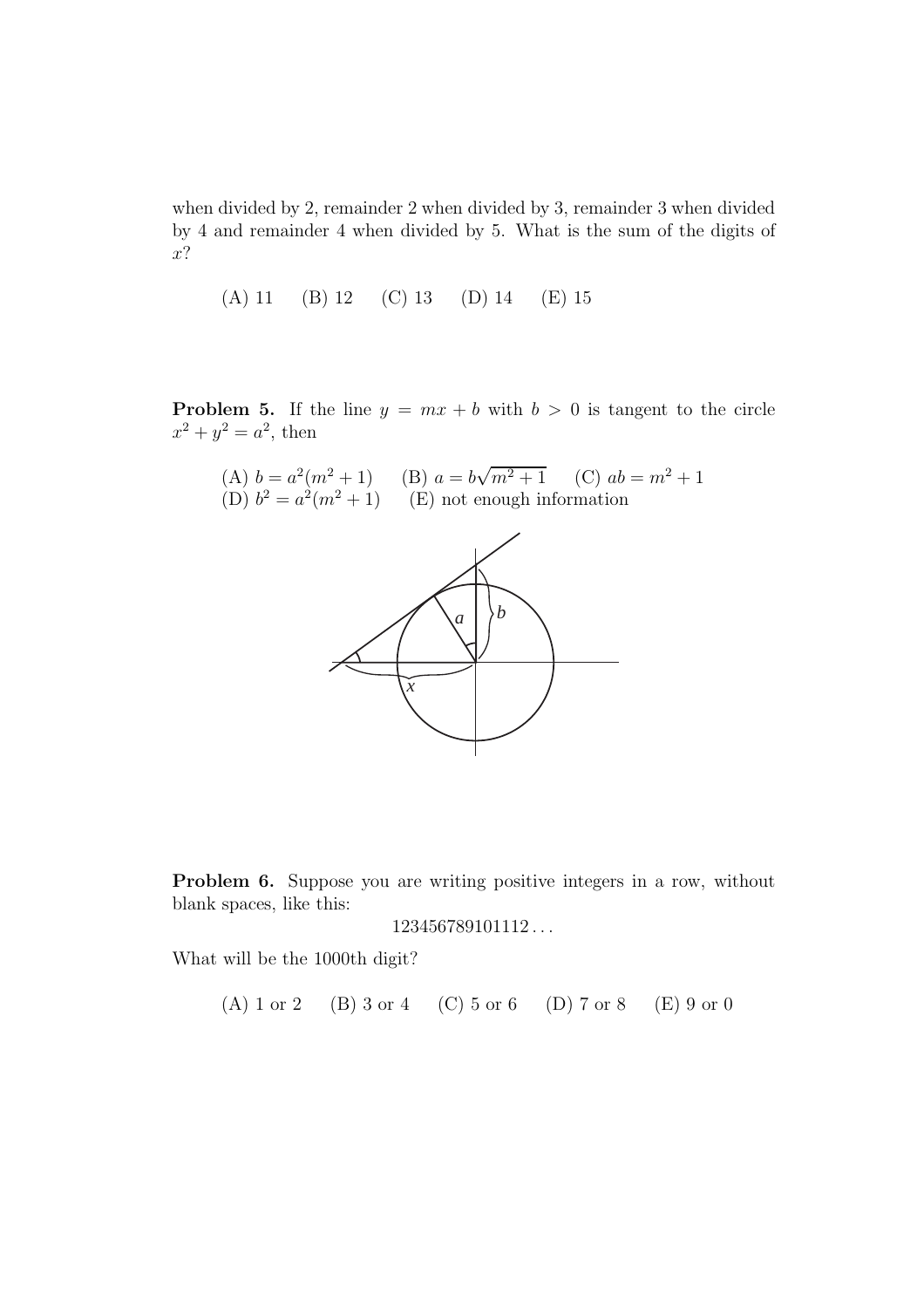## **Problem 7.** Find  $1^2 + 2^2 + 3^2 + 4^2 + \cdots + 30^2$ (A) 465 (B) 7855 (C) 9402 (D) 9455 (E) 13505

**Problem 8.** A sphere is inscribed in a right circular cone with vertex angle 60◦. The ratio of the volume of the sphere to the volume of the cone is



**Problem 9.** Alice, Bob, Charlie, Diane and Ed sit at a round table in random order. What is the probability that Alice and Bob are neighbors?

(A) 1/8 (B) 1/4 (C) 1/6 (D) 1/2 (E) 2/3

**Problem 10.** If  $aaa_9 = bbb_{16}$  (the first numeral is in base 9 and the second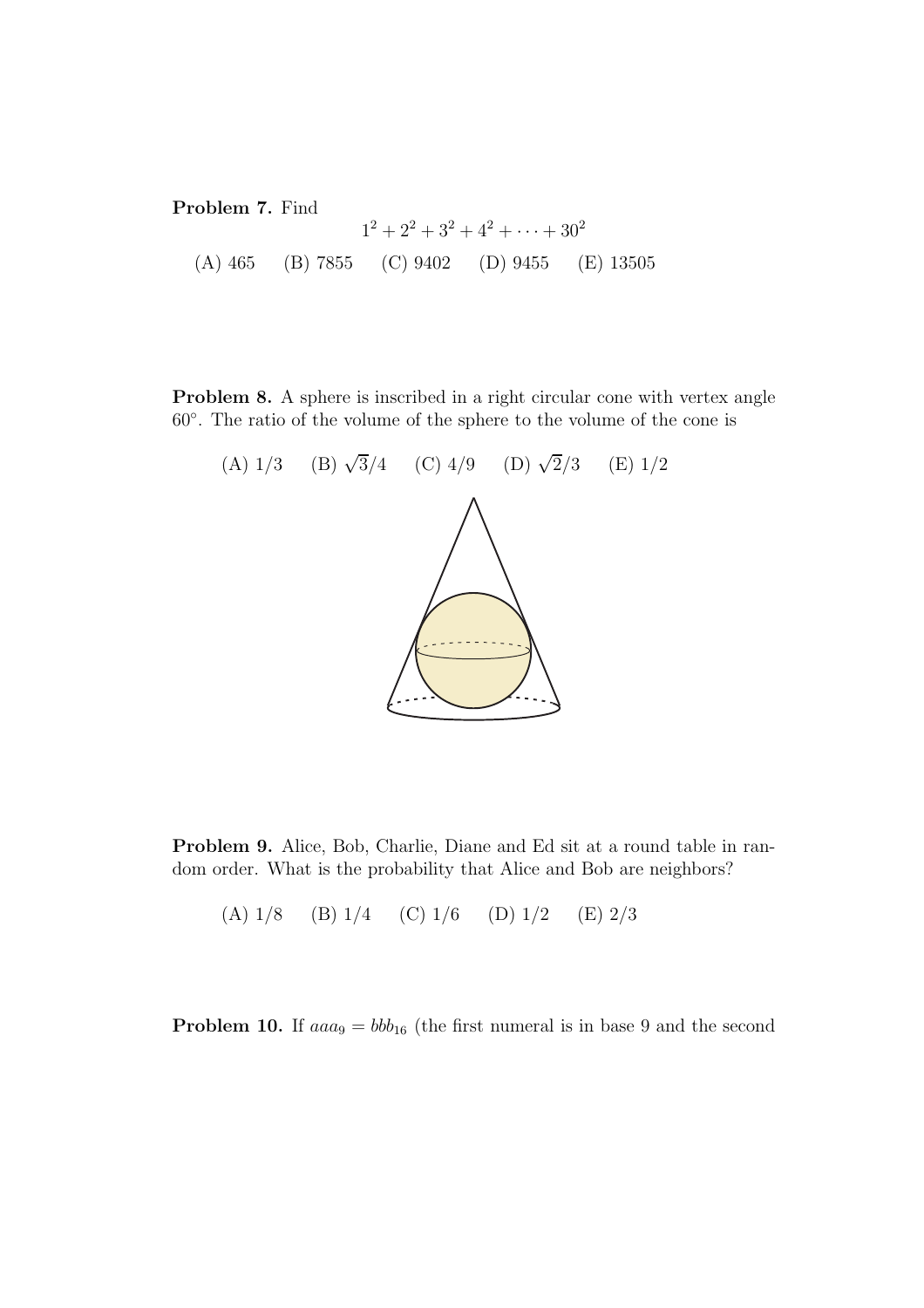one is in base 16) then  $a/b =$ 

(A) 1 (B) 2 (C) 3 (D) 4 (E) None of the above

**Problem 11.** Find  $\sqrt{x^2 - y^2}$  if x and y satisfy the following system of equations:

$$
x+y+\sqrt{x+y} = 72
$$
  

$$
x-y-\sqrt{x-y} = 30
$$

(A) 24 (B) 30 (C) 48 (D) 72 (E) None of the above

**Problem 12.** Among the following shapes of equal area, which one has the largest perimeter?

(A) circle (B) triangle (C) square (D) regular pentagon (E) regular hexagon

**Problem 13.** Only one of the following numbers is prime. Which one?

| $(A)$ 19972003 | (B) 19992003 | $(C)$ 20012003 | $(D)$ 20022003 |
|----------------|--------------|----------------|----------------|
| $(E)$ 20032003 |              |                |                |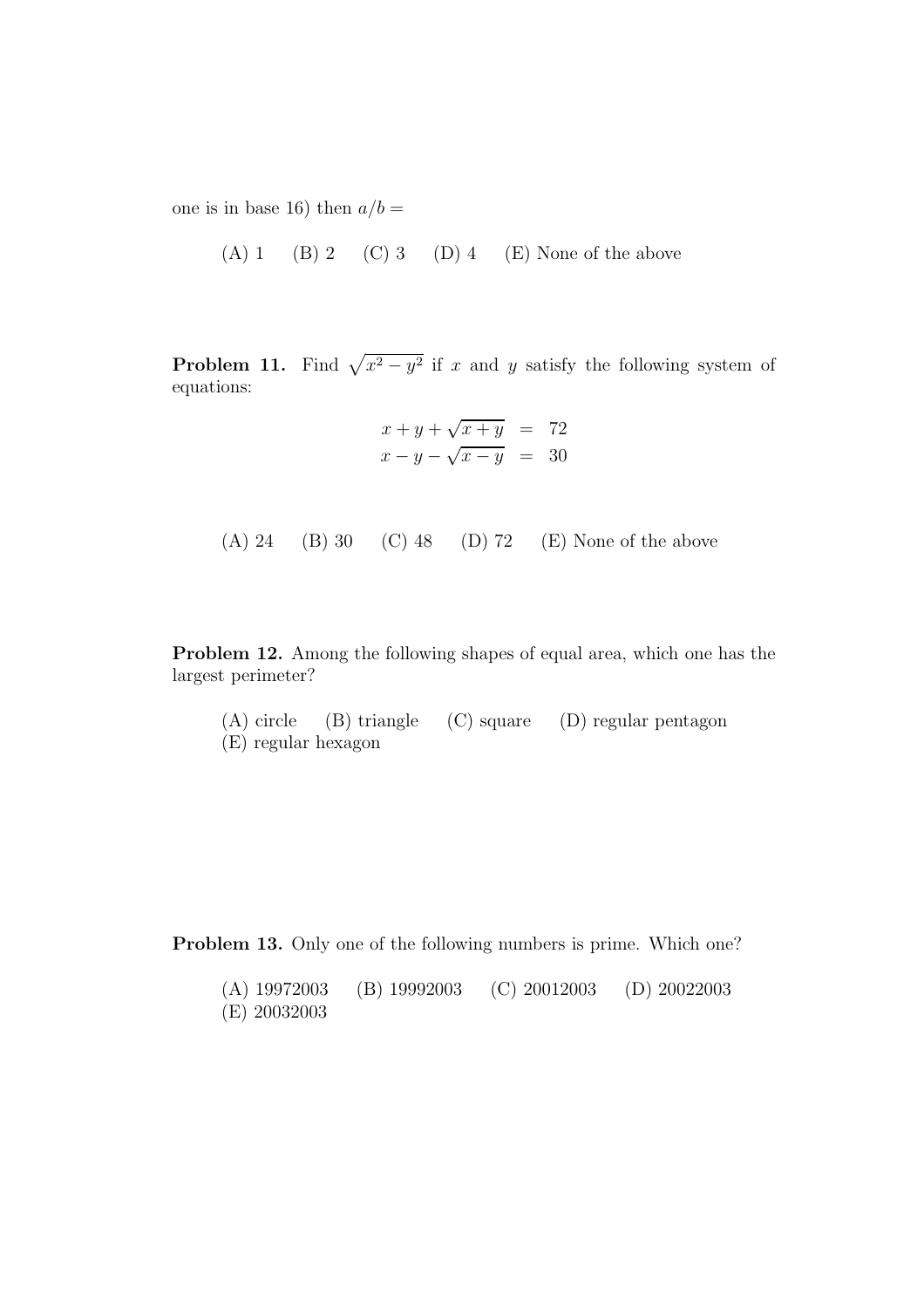**Problem 14.** Let us play the following game. You have \$1. With every move, you can either double your money or add \$1 to it. What is the smallest number of moves you have to make to get to \$200?

(A) 6 (B) 7 (C) 8 (D) 9 (E) It is impossible to get to  $$200$ 

**Problem 15.** You repeatedly throw a coin. What is the probability that heads comes up three times before tails comes up twice?

(A)  $1/16$  (B)  $3/16$  (C)  $5/16$  (D)  $1/2$  (E) None of the above

**Problem 16.** A ball is shot from a corner of a square billiard table with a side 1. It bounces 3 times off the walls and then falls into a corner. What is the greatest distance it could have possibly traveled?

(A)  $\sqrt{13}$  (B) 4 (C)  $\sqrt{17}$  (D) 5 (E) None of the above

**Problem 17.** If  $a + b = 1$  and  $a^3 + b^3 = 4$ , then  $a^4 + b^4 =$ 

(A) 1 (B) 3 (C) 7 (D) 9 (E) none of the above

**Problem 18.** The length of the chord AB is 4. Find the area of the shaded region.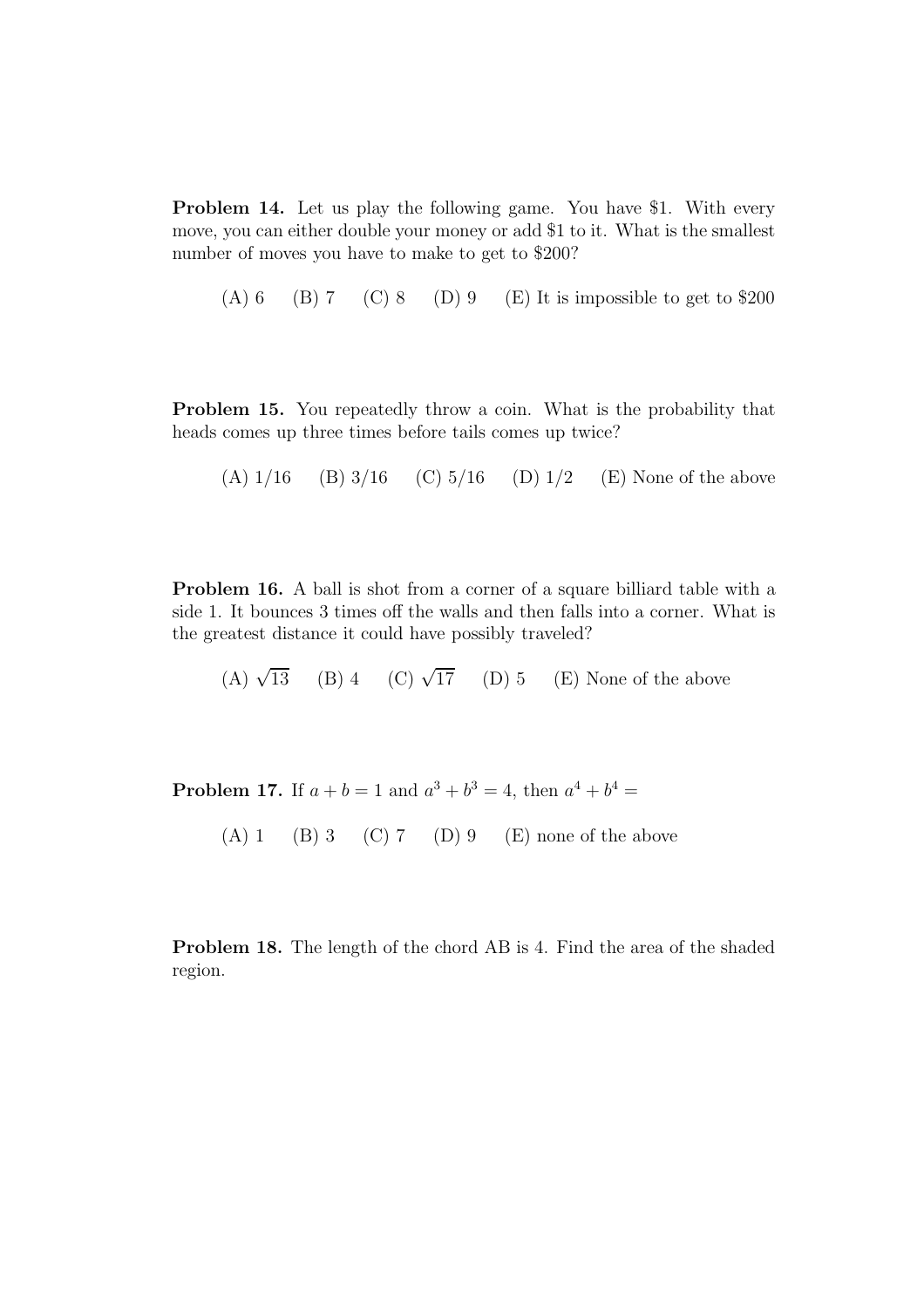

(A)  $\pi/2$  (B)  $\pi$  (C)  $\pi + 1$  (D)  $2\pi$  (E) None of the above

**Problem 19.** There are 120 permutations of the word **BORIS**. Suppose these are arranged in alphabetical order, from BIORS to SROIB. What will be the 60th permutation?

(A) ORSIB (B) OSBIR (C) OISRB (D) OBSIR (E) OIBRS

**Problem 20.** How many times during a 24-hour day are the hour hand and the minute hand of a watch perpendicular to each other? (For example, this is true at 3 a.m.).

(A) 4 (B) 22 (C) 24 (D) 44 (E) 48

**Problem 21.** A (very long) piece of paper is folded, as pictured, bringing the right bottom corner to the left edge of the paper. If the width of the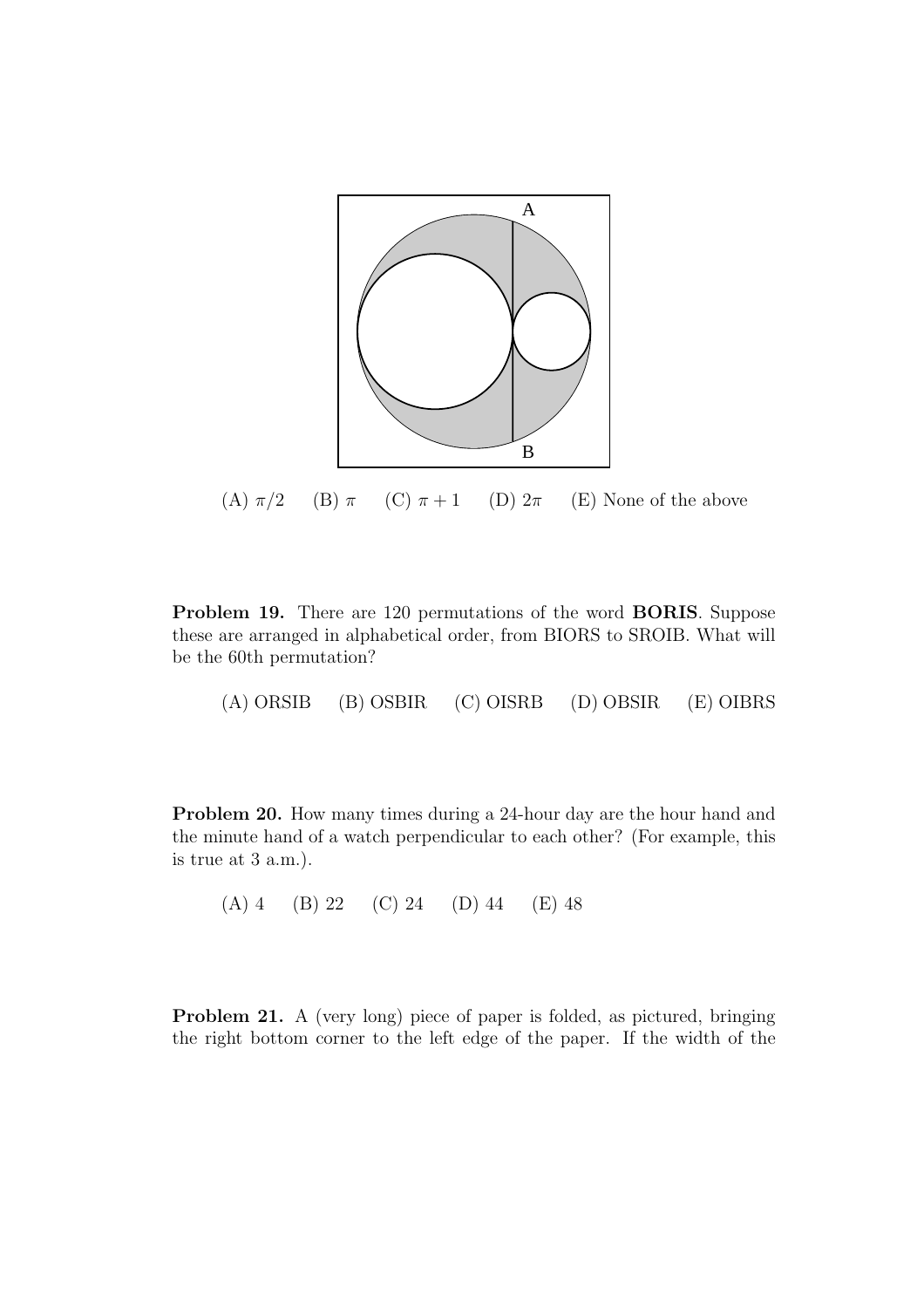paper is  $a$ , and the length folded over is  $x$ , as marked in the picture, then the length of the crease is

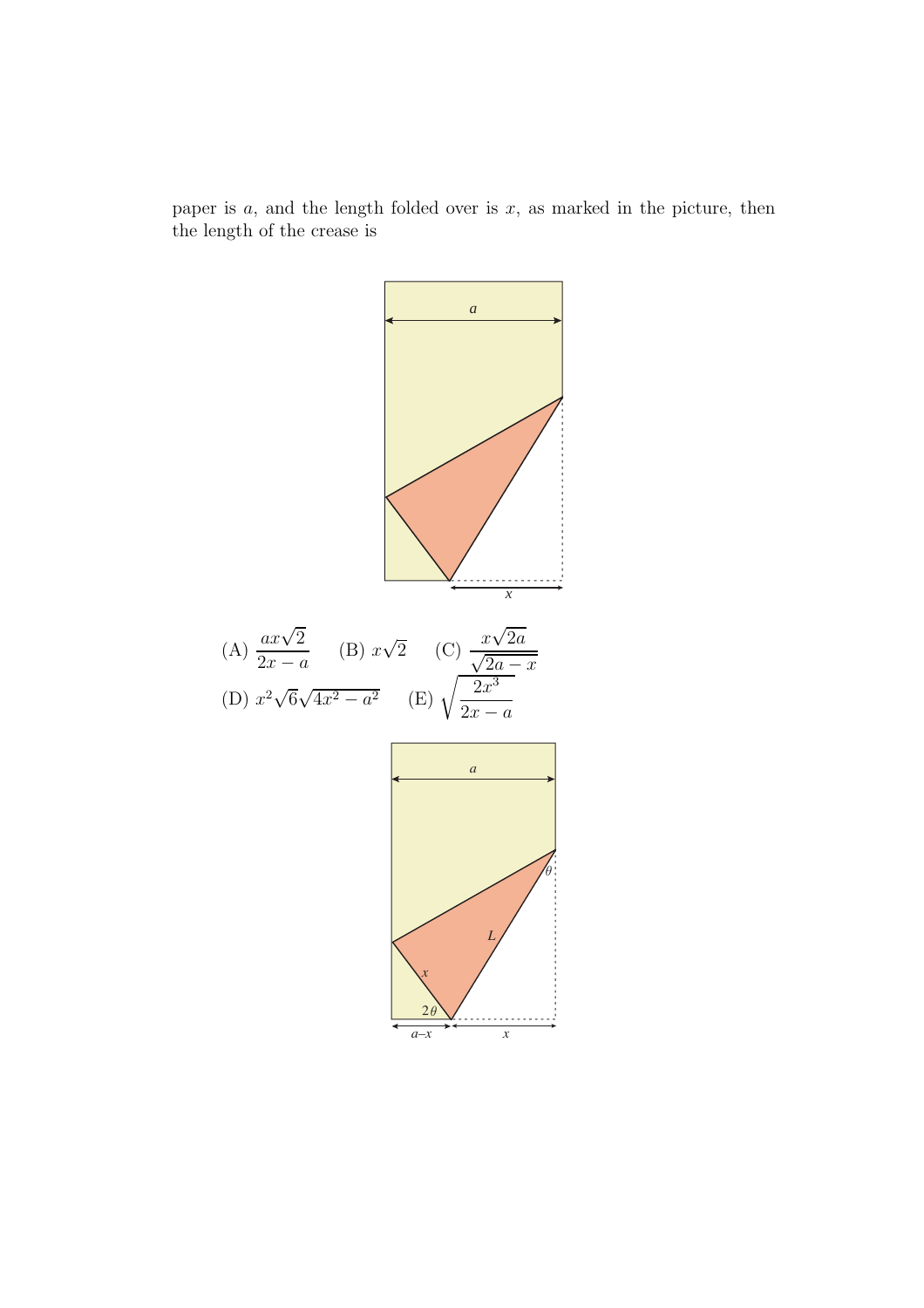**Problem 22.** Among the numbers 2000, 2001, 2002, 2003, how many can be written in the form  $n^2 + m^2$  for some integers n and m?

(A) 0 (B) 1 (C) 2 (D) 3 (E) 4

**Problem 23.** What is the number of pairs  $(x, y)$  of integers satisfying

$$
x^{2} + y^{2} \le 100?
$$
  
(A) 101 (B) 179 (C) 297 (D) 317 (E) 361

**Problem 24.** Find out how many numbers in the 100th row of the Pascal triangle (the one starting with  $1, 100, \ldots$ ) are not divisible by 3.

 $(A)$  4 (B) 12 (C) 27 (D) 32 (E) None of the above

**Problem 25.** Among the first one billion positive integers, consider the sets of:

- (1) palindromic numbers (such as 22, 121, 11533511, etc.),
- (2) prime numbers (such as 2, 3, 5, 7, etc.), or
- (3) perfect cubes (such as 1, 8, 27, 64, etc.).

Arrange these in the order of decreasing size.

(A) 1,2,3 (i.e. palindromic numbers are the most frequent, then primes, then cubes) (B) 1,3,2 (C) 2,1,3 (D) 2,3,1 (E) 3,1,2